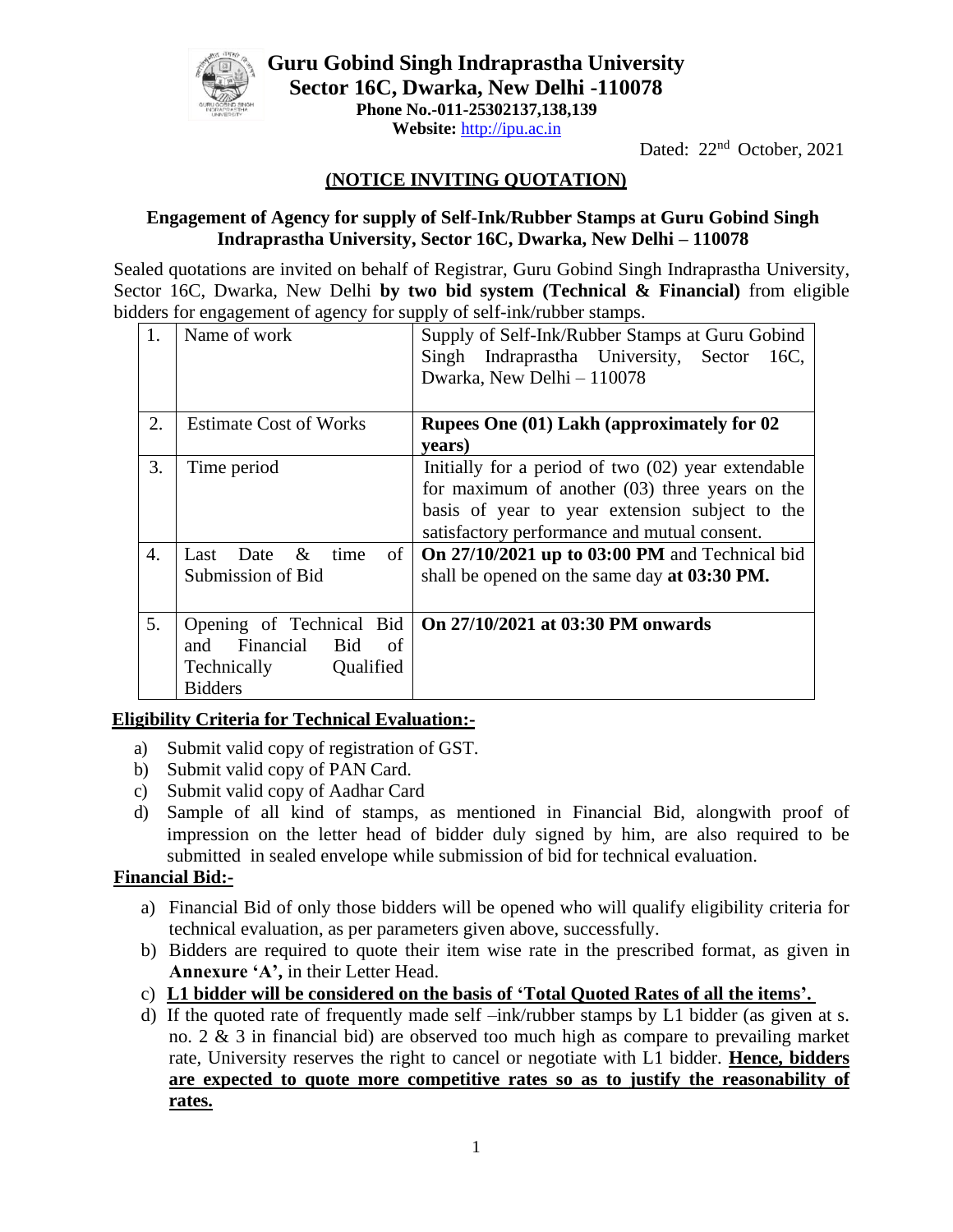## **Terms & Conditions:-**

- 1. Sealed Quotations/Bids must be submitted/sent in the office of Dy. Registrar (GA), Room No. 36, Ground Floor, Admin Block, GGSIP University, New Delhi – 110078 latest by  $27<sup>th</sup>$ October, 2021 at 03:00 PM.
- 2. University reserves the right to reject any or all the bids or accept them in part without assigning any reason.
- 3. The successful bidder will have to make & supply the stamp/stamps as per the L1 approved rates, irrespective of the quantity of stamp given in a single order.
- 4. **The work will be awarded to L1 bidder for two (02) year from the date of work award letter. The Contract can be extended for maximum of three (03) years on year to year basis extension on the same rates, terms and conditions, with mutual consent.**
- 5. The successful L1 bidder to which contract will be awarded shall be required to deposit an amount of **Rs.3,000/- (i.e. 3% of estimated cost of works)** as **"Performance Guarantee"** in the form of FDR or Bank Guarantee (BG) of any scheduled bank in favour of **"Registrar, Guru Gobind Singh Indraprastha University", payable at New Delhi (Validity of FDR or BG should be 26 months)** at the time of award of work alongwith acceptance letter, which is refundable on satisfactory completion of contract after the stipulated period of time. In case of extension, bidder would be required either to extend the earlier Performance Security or to submit a fresh performance security for equal amount. No interest will be payable on this security deposit money. **If the L1 bidder fails to submit Performance Guarantee within 10 days of issue of award letter, the contract will be awarded to L2 bidder at the rates quoted by L1 bidder, if agreed.**
- 6. The Company shall use high quality material for making/manufacturing the selfinking/rubber stamps to avoid complaints while using the stamp (s).
- 7. If the quality of the stamp (s) is found inferior/blurred/un-cleared at the time of supply, the agency will be bound to provide another stamp (s) in replacement of earlier one free of cost.
- 8. The Contract is not transferable.
- 9. The Company shall carry out the work at its own risk and cost.
- 10. The supply/work execution, completion time will be 02 days after receipt of the work order with final design.
- 11. The rates of item should be quoted excluding GST. All taxes shall be paid by the University at the time of billing as per approved Govt. norms.
- 12. No extra payment for cartage will be paid by the University.
- 13. If material or design is not as per format/proof/requisition and the item is not supplied within scheduled date and time, the payment of those items shall not be paid to the agency.
- 14. In case of any dispute relating to supply of the self-inking/rubber stamps, manufacturing or effect of this contract or the validity or the breach thereof, University and the contractor shall make every effort to resolve amicable by direct discussion/negotiation.

**-S/d- (Dr. Pankaj Agrawal) Dy. Registrar (GA)**